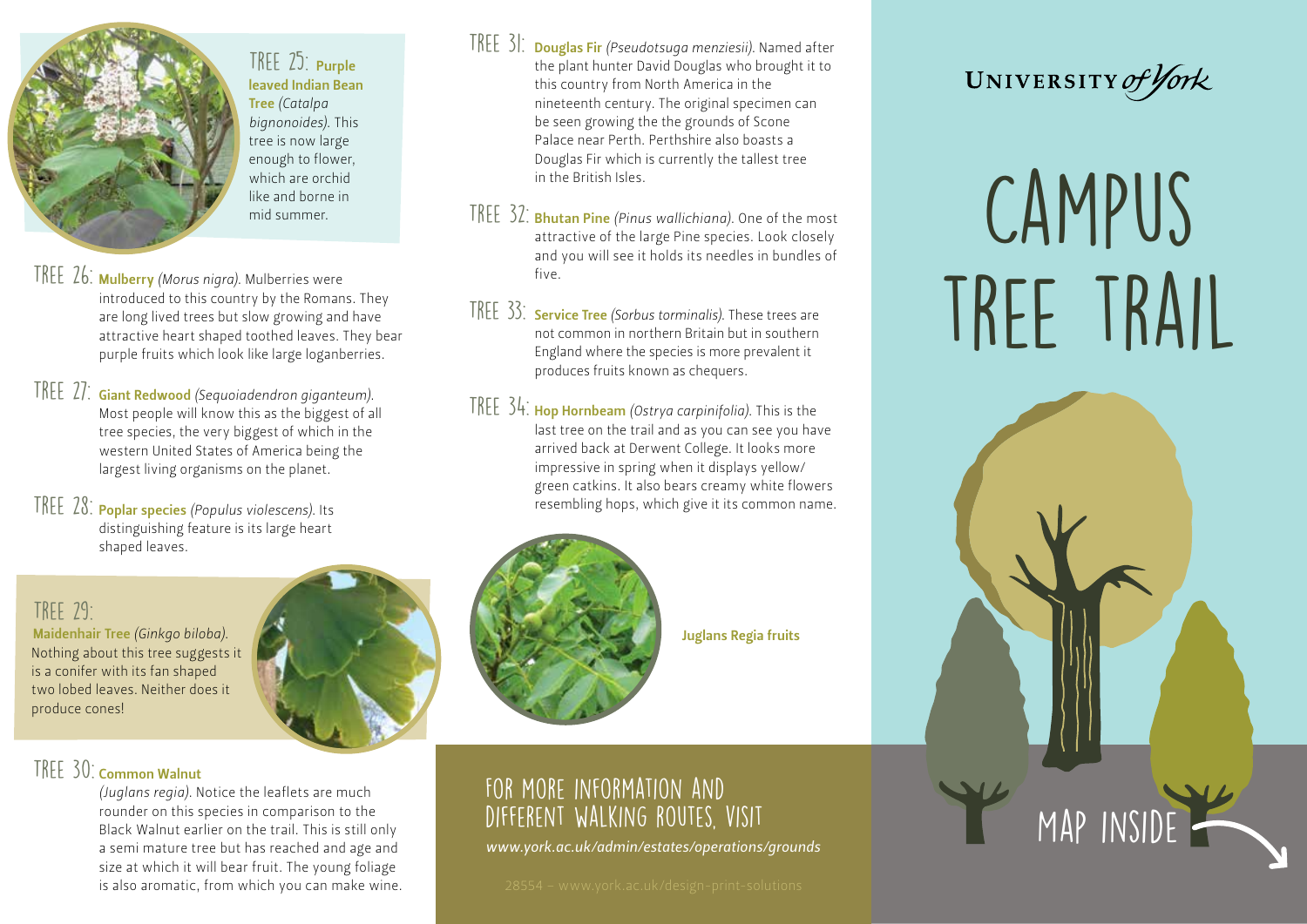## TREE TRAIL

## *The trail begins at Derwent College reception.*



TREE : Cherry Birch *(Betula lenta)* Notable for its decorative bark.

- Tree 2: Antarctic Beech *(Nothofagus procera)*
- TREE 3: **Judas Tree** *(Cercis silliquastrum)*
- $\sqrt{\frac{P(E E_4)}{P(E)}}$  Cercis Forest Pansy. This is a purple leaved cultivar of its neighbour.
- Tree 5: Tree of Heaven *(Alianthus altissima)*
- TREE 6: Monterey Pine (Pinus radiate). This pine carries its needles in groups of three rather than in twos or fives as with most other species of Pine.
- TREE 7: Pride of India *(Koelreuteria paniculata)*. This tree carries bright yellow flowers in July/August.
- TREE 8: Honey Locust *(Gleditsia tricanthos)*. A thorny tree with brittle branches which is one reason why it grows within the shelter of the building. It has good autumn colour and long seed pods when mature.
- TREE 9: Caucasian Wingnut. This tree favours damp conditions and bears strikingly long catkins in mid summer.



TREE 10: **Swamp Cypress** (Taxodium *distichum)*. Again this tree likes damp ground (clue is in the name) and is only one of a handful of deciduous conifers.

## TREE 11: Pendulous Lawson Cypress *(Chamaecyparis lawsoniana Pendula)*

TREE 12: Black Walnut *(Juglans nigra)*. The leaves are pinnate , that is a series of leaflets borne on either side of a central stalk.



TREE 3: Golden Dawn Redwood *(Metasequoia glytostroboides*  Goldrush*)*. Another example of a deciduous conifer.

- TREE 14: Silver Weeping Pear *(Pyrus salicifolius Pendula)*. Although it does produce fruit they are inedible.
- TREE 15: Giant Fir *(Abies grandis)*. This species is one of the tallest you are likely to find in Britain and is grown extensively for timber production. The needles are very aromatic when crushed.
- TREE 16: **Weeping Elm** (Ulmus *camperdownii)*
- 

 $TREE$   $|7:$  The species form of Dawn Redwood *(Metasequoia glyptostroboides)*. This conifer was thought to exist only in the fossil record until 1941 when it was discovered growing in the grounds of a Chinese temple.

## TREE 18: Wych Elm

*(Ulmus glabra)*. If you have difficulty spotting this tree amongst the others then look for the one with broadly oval shaped leaves with toothed margins. The real giveaway is the leaf base which is unequal. This was once a common native species prior to the onset of Dutch Elm Disease.





and habit.

## TREE 20: Maple species

*(Acer davidii)*. Look at the bark closely and you will see that it has an attractive striated pattern.

## $TRFF$   $2!$ : Handkerchief

Tree *(Davidia involucrata)*. The common name of the tree derives from the large white bracts which appear in May. The tree will only begin to flower when it is about 10 – 15 years old.

TREE 22: Atlas Cedar *(Cedrus alantica Glauca)*. Cedars become large stately trees and are best planted where there is plenty of space for them to achieve their ultimate form and dimensions. Accordingly the sture of this tree is best appreciated by crossing to the far side of the quadrangle and looking back towards it.

TREE 23: Flowering Cherry species (Prunus shirotae aka *Prunus Mount Fuji)*. A striking tree when in flower in early spring.

### TREE 24: Deodar Cedar *(Cedrus deodara)*. Like the Atlas Cedar this is another statement tree not suitable for a confined space. The tree is now mature enough to fully appreciate its form



shape and attractive large